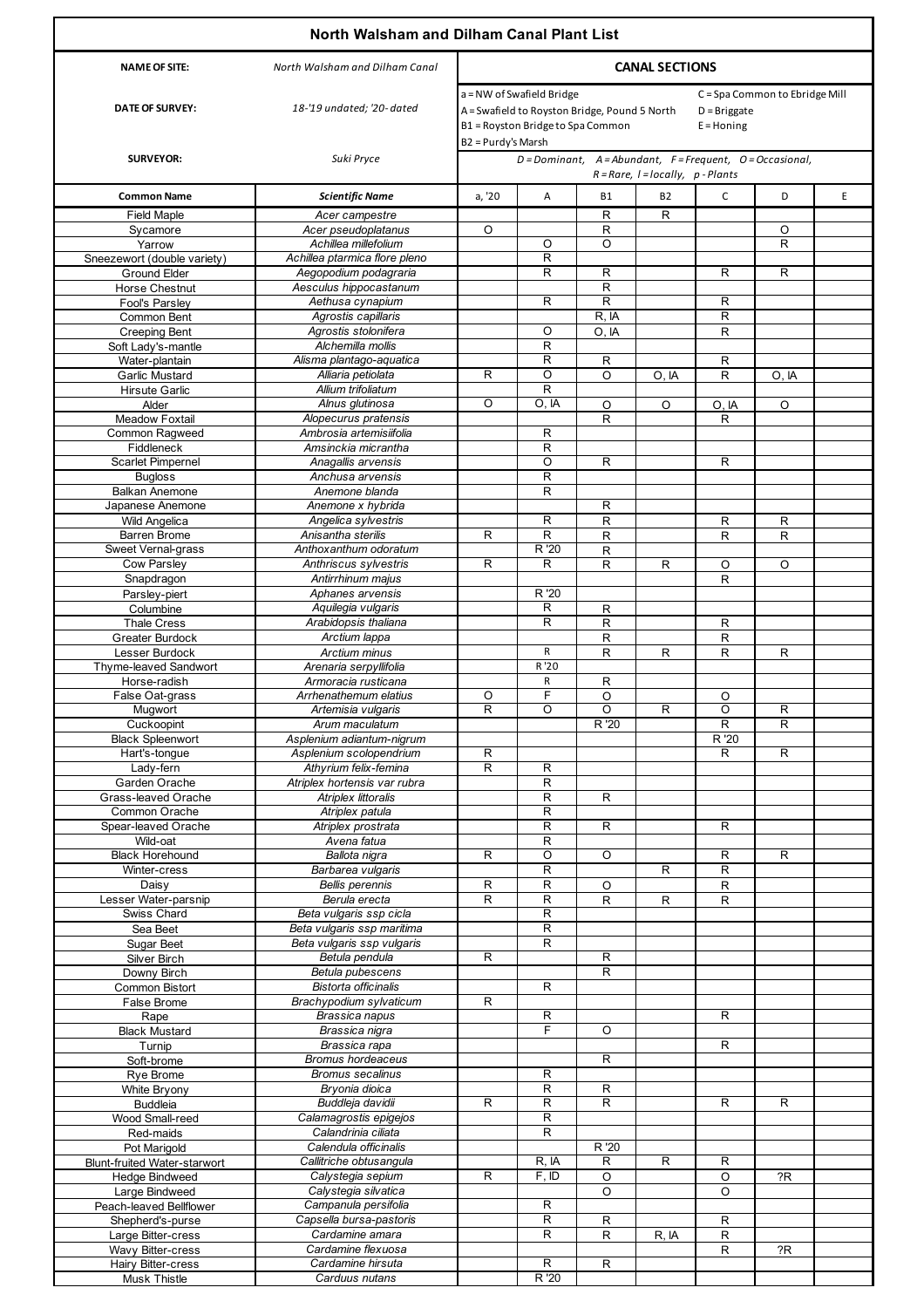| Lesser Pond-sedge                                | Carex acutiformis                                  |                | R                       |                             |              | O              | F, IA               |  |
|--------------------------------------------------|----------------------------------------------------|----------------|-------------------------|-----------------------------|--------------|----------------|---------------------|--|
| Grey Sedge                                       | Carex divulsa ssp divulsa                          |                |                         | R                           |              |                |                     |  |
| Leer's Sedge                                     | Carex divulsa ssp leersii<br>Carex paniculata      |                |                         | R                           |              |                |                     |  |
| Greater Tussock-sedge<br>Pendulous Sedge         | Carex pendula                                      | $\mathsf R$    | R                       | $\circ$                     |              | R              | O<br>$\overline{R}$ |  |
| Remote Sedge                                     | Carex remota                                       | R              | R'20                    |                             |              |                | $\mathsf{R}$        |  |
| Greater Pond-sedge                               | Carex riparia                                      | IA             | O                       | F, IA                       | O            | O              | $\circ$             |  |
| Whorl-grass                                      | Catabrosa aquatica                                 |                | R, IA                   | IA                          |              | $\circ$        |                     |  |
| Cornflower                                       | Centaurea cyanus                                   |                | R                       |                             |              | R '20          |                     |  |
| Chalk Knapweed                                   | Centaurea debauxii                                 | R              | $\overline{R}$          | R                           |              |                |                     |  |
| Common Centaury                                  | Centaurium erythraea                               |                |                         | $\overline{R}$              |              |                |                     |  |
| Common Mouse-ear<br>Little Mouse-ear             | Cerastium fontanum<br>Cerastium semidecandrum      | R              | $\overline{R}$          | $\overline{\mathsf{R}}$     |              | R.             | $\mathsf{R}$        |  |
| Rough Chervil                                    | Chaerophyllum temulum                              | R              | $\overline{R}$          | R                           |              | R              | R                   |  |
| Rosebay Willowherb                               | Chamaenerion angustifolium                         | R              | R                       | $\overline{\mathsf{R}}$     |              |                | R                   |  |
| <b>Greater Celandine</b>                         | Chelidonium majus                                  |                | $\overline{\mathsf{R}}$ | R                           |              | R              |                     |  |
| Fat-hen                                          | Chenopodium album                                  | R              | $\overline{\rm o}$      | $\overline{R}$              |              | O              |                     |  |
| <b>Creeping Thistle</b>                          | Cirsium arvense                                    | $\circ$        | F                       | O                           | O            | F              | $\circ$             |  |
| Marsh Thistle                                    | Cirsium palustre                                   | R              |                         | R                           |              | R              | $\mathsf{R}$        |  |
| Spear Thistle                                    | Cirsium vulgare                                    | $\overline{R}$ | F                       | $\overline{\mathsf{R}}$     |              | O              | R                   |  |
| Common Calamint                                  | Clinpodium ascendens                               |                |                         |                             |              | R              |                     |  |
| Hemlock                                          | Conium maculatum<br>Convolvulus arvense            |                |                         | R                           |              | $\overline{R}$ | R                   |  |
| <b>Field Bindweed</b>                            |                                                    |                |                         | $\overline{R}$<br>${\sf R}$ |              | $\mathsf{R}$   |                     |  |
| Red Dogwood<br>Hazel                             | Cornus sanguinea<br>Corylus avellana               | R              |                         |                             |              |                |                     |  |
| Hawthorn                                         | Crataegus monogyna                                 | $\overline{R}$ | O                       | O                           |              | O              | $\mathsf{R}$        |  |
| Smooth Hawk's-beard                              | Crepis capillaris                                  |                | O                       | O                           |              | R              |                     |  |
| Beaked Hawk's-beard                              | Crepis vesicaria                                   |                | R                       |                             |              | R '20          |                     |  |
| Crested Dog's-tail                               | Cynosurus cristatus                                | R              |                         |                             |              |                |                     |  |
| Galingale                                        | Cyperus longus                                     |                | R                       |                             |              |                |                     |  |
| Broom                                            | Cytisus scoparius                                  |                | R                       | R                           |              |                |                     |  |
| Cock's-foot                                      | Dactylis glomerata                                 | $\mathsf R$    | O                       | O                           | O            | O              | $\mathsf{R}$        |  |
| <b>Wild Carrot</b>                               | Daucus carota                                      |                | $\overline{R}$          | O                           |              | R              |                     |  |
| Foxglove                                         | Digitalis purpurea<br>Diplotaxis muralis           |                | R<br>R                  | R '20                       |              | $\mathsf{R}$   | R                   |  |
| Annual Wall-rocket<br>Perennial Wall-rocket      | Diplotaxis tenuifolia                              |                |                         | R                           |              | R '20          |                     |  |
| <b>Wild Teasel</b>                               | Dipsacus fullonum                                  |                |                         | R                           |              |                |                     |  |
| Broad Buckler-fern                               | Dryopteris dilatata                                | $\mathsf R$    |                         |                             |              | ${\sf R}$      | R                   |  |
| Male-fern                                        | Dryopteris filix-mas                               | R              | $\mathsf R$             |                             |              | R              |                     |  |
| Cockspur                                         | Echinocloa crus-galli                              |                | $\overline{\mathsf{R}}$ |                             |              |                |                     |  |
| Canadian Waterweed                               | Elodea canadensis                                  |                |                         |                             |              | R '20          |                     |  |
| Nuttall's Waterweed                              | Elodea nuttallii                                   |                |                         |                             |              | <b>ID</b> '20  |                     |  |
| Common Couch                                     | Elytrigia repens                                   | $\mathsf R$    | O                       | O                           |              | $\circ$        |                     |  |
| American Willowherb<br><b>Great Willowherb</b>   | Epilobium ciliatum<br>Epilobium hirsutum           | R              | $\overline{R}$<br>F     | $\mathsf R$<br>O            | O            | R<br>F         | F                   |  |
| Borad-leaved Willowherb                          | Epilobium montanum                                 |                |                         | $\mathsf R$                 |              | R '20          |                     |  |
| Short-fruited Willowherb                         | Epilobium obscurum                                 | $\mathsf R$    |                         | R                           |              |                |                     |  |
| Hoary Willowherb                                 | Epilobium parviflorum                              | $\mathsf R$    |                         |                             | $\mathsf{R}$ | R              |                     |  |
| <b>Field Horsetail</b>                           | Equisetum arvense                                  | R              | R                       | O                           |              | R              |                     |  |
| Marsh Horsetail                                  | Equisetum palustre                                 |                |                         | R                           |              | $\mathsf{R}$   |                     |  |
| <b>Blue Fleabane</b>                             | Erigeron acris                                     |                |                         | R                           |              |                |                     |  |
| Canadian Fleabane                                | Erigeron canadensis                                |                | O                       | O                           |              | O              |                     |  |
| <b>Guernsey Fleabane</b>                         | Erigeron sumatrensis                               |                | O                       | O                           |              |                |                     |  |
| Common Stork's-bill                              | Erodium cicutarium                                 |                | R<br>R '20              |                             |              |                |                     |  |
| Musk Stork's-bill<br>Californian Poppy           | Erodium moschatum<br>Eschscholzia californica      |                | $\mathsf{R}$            |                             |              |                |                     |  |
| Hemp-agrimony                                    | Eupatorium cannabinum                              | O              | O                       | R                           |              | O              | O                   |  |
| Sun Spurge                                       | Euphorbia helioscopia                              |                | R                       | $\overline{R}$              |              |                |                     |  |
| Caper Spurge                                     | Euphorbia lathyrus                                 |                | R                       | R                           |              |                |                     |  |
| <b>Balkan Spurge</b>                             | Euphorbia oblongata                                |                |                         | $\overline{R}$              |              |                |                     |  |
| Petty Spurge                                     | Euphorbia peplus                                   |                | R                       | $\overline{R}$              |              | R              |                     |  |
| <b>Red Fescue</b>                                | Festuca rubra                                      | R              | O, IA                   | O                           |              | O              |                     |  |
| Lesser Celandine                                 | Ficaria verna                                      |                | $\overline{\circ}$      |                             | R            |                | O                   |  |
| Lesser Celandine (garden form)<br>Common Cudweed | Ficaria verna ssp chrysocephala<br>Filago vulgaris |                | O<br>$\overline{R}$     |                             |              |                |                     |  |
| Meadowsweet                                      | Filipendula ulmaria                                | R              | O                       | R<br>R                      | $\mathsf{R}$ | R              | R                   |  |
| Fennel                                           | Foeniculum vulgare                                 |                | $\overline{\mathsf{R}}$ | R                           |              |                |                     |  |
| Ash                                              | Fraxinus excelsior                                 | R              |                         |                             |              |                | R                   |  |
| Common Ramping-fumitory                          | Fumaria muralis                                    |                | R                       |                             |              |                |                     |  |
| <b>Common Fumitory</b>                           | Fumaria officinalis                                |                | R                       | R                           |              | R '20 tbc      |                     |  |
| Snowdrop                                         | Galanthus agg                                      |                |                         |                             | ${\sf R}$    |                |                     |  |
| Snowdrop                                         | Galanthus nivalis                                  |                |                         | R                           |              |                |                     |  |
| Goat's-rue                                       | Galega officinalis                                 |                |                         | $\mathsf{R}$                |              |                |                     |  |
| Hemp-nettle                                      | Galeopsis agg                                      |                |                         |                             | $\mathsf{R}$ |                |                     |  |
| <b>Bifid Hemp-nettle</b><br>Common Hemp-nettle   | Galeopsis bifida<br>Galeopsis tetrahit             |                | $\mathsf R$<br>R        |                             |              | R              |                     |  |
| Cleavers                                         | Galium aparine                                     | R              | $\overline{O}$          | $\mathsf R$                 | O            | O              | F                   |  |
| Cut-leaved Crane's-bill                          | Geranium dissectum                                 |                | R                       | R                           |              | R              |                     |  |
| Shining Crane's-bill                             | Geranium lucidum                                   |                | $\overline{R}$          | R <sup>20</sup>             |              |                |                     |  |
| Dove's-foot Crane's-bill                         | Geranium molle                                     |                | R                       | R                           |              |                | $\mathsf{R}$        |  |
| Small-flowered Crane's-bill                      | Geranium pusillum                                  |                | $\overline{R}$          | $\overline{R}$              |              |                |                     |  |
| Hedgerow Crane's-bill                            | Geranium pyrenaicum                                |                | R                       | R                           |              |                |                     |  |
| Herb Robert                                      | Geranium robertianum                               | R              | R                       | R                           |              | R              | $\mathsf{R}$        |  |
| Round-leaved Crane's-bill                        | Geranium rotundifolium                             |                | $\overline{R}$          |                             |              |                |                     |  |
| Chiloe Avens<br>Wood Avens                       | Geum quellyon<br>Geum urbanum                      | R              | R<br>R                  |                             |              | R              |                     |  |
|                                                  | Glebionis segetum                                  |                |                         | R                           |              |                |                     |  |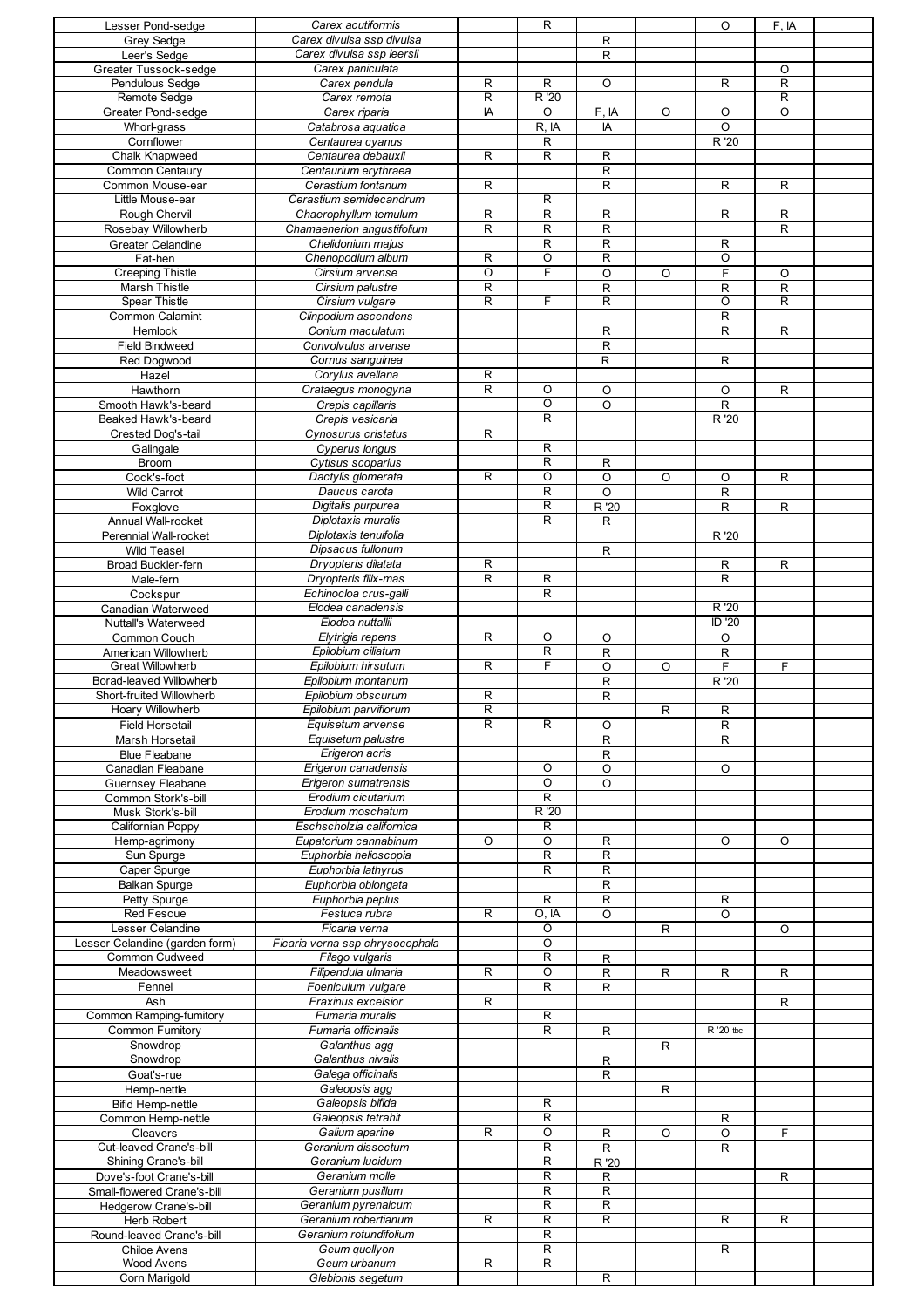| Ground Ivy                       | Glechoma hederacea             | R           | O                       | R              | R              | O            | O              |  |
|----------------------------------|--------------------------------|-------------|-------------------------|----------------|----------------|--------------|----------------|--|
| <b>Floating Sweet-grass</b>      | Glyceria fluitans              |             |                         | R              |                |              |                |  |
| Reed Sweet-grass                 | Glyceria maxima                | O           | F, IA                   | F              | O              | F, ID        | O              |  |
| Marsh Cudweed                    | Gnaphalium uliginosum          |             | $\mathsf{R}$            |                |                |              |                |  |
|                                  | Hedera helix                   | R           | $\overline{\mathsf{R}}$ |                |                |              |                |  |
| Ivy                              |                                |             |                         | $\circ$        |                | O            | O              |  |
| Jerusalem Artichoke              | <b>Helianthus tuberosus</b>    |             | $\mathsf{R}$            |                |                |              |                |  |
| <b>Stinking Hellebore</b>        | Helleborus foetidus            |             | $\mathsf{R}$            |                |                |              |                |  |
| <b>Bristly Ox-tongue</b>         | Helminthotheca echioides       | R           | O                       | O              | R              | R            |                |  |
| Fool's Watercress                | Helosciadium nodiflorum        | R           | O                       | R              |                | O            | R              |  |
| Hogweed                          | Heracleum sphondylium          | $\mathsf R$ | O                       | R              | $\overline{R}$ | O            | $\overline{R}$ |  |
| Dame's-violet                    | Hesperis matronalis            |             |                         |                | $\overline{R}$ |              |                |  |
| <b>Hoary Mustard</b>             | Hirschfeldia incana            |             | R                       |                |                |              |                |  |
| Yorkshire Fog                    | Holcus lanatus                 | R           | $\overline{O}$          | $\circ$        | O              | O            | O              |  |
| Creeping Soft-grass              | Holcus mollis                  |             | $\mathsf{R}$            | R              |                | R            |                |  |
| Two-rowed barley                 | Hordeum distichon              |             | $\mathsf{R}$            |                |                |              |                |  |
|                                  | Hordeum murinum                |             |                         |                |                |              |                |  |
| <b>Wall Barley</b>               |                                |             | $\mathsf{R}$            | $\overline{R}$ |                | R            |                |  |
| Hop                              | Humulus lupulus                |             | $\circ$                 |                |                |              | O              |  |
| Spainish Bluebell                | Hyacinthoides hispanica        |             | R '20                   | R              |                |              |                |  |
| <b>Hybrid Bluebell</b>           | Hyacinthoides x massartiana    |             | R                       | $\mathsf R$    |                | R            | R              |  |
| Frogbit                          | Hydrocharis morsus-ranae       |             | $\overline{R}$          |                |                |              |                |  |
| Tutsan                           | Hypericum andosaemum           | R           | $\overline{R}$          |                |                |              |                |  |
| Perforate St John's-wort         | Hypericum perforatum           |             | $\mathsf{R}$            | R              |                | $\mathsf{R}$ |                |  |
| Square-stemmed St John's-wort    | Hypericum tetrapterum          | $\mathsf R$ | R '20                   | ${\sf R}$      |                | ${\sf R}$    |                |  |
| Cat's-ear                        | Hypochaeris radicata           | R           | O                       | $\circ$        |                | $\mathsf{R}$ |                |  |
| Holly                            | Ilex aquifolium                | R           |                         |                |                |              | R              |  |
| Indian Balsam                    | Impatiens glandulifera         |             | IA                      | $\circ$        | F, IA          | R            | A, ID          |  |
| Stinking Iris                    | Iris foetidissimus             |             |                         |                |                |              | $\overline{R}$ |  |
| Yellow Iris                      | Iris pseudacorus               | R           | R                       | R              | R              | O            | O              |  |
| Ragwort                          | Jacobaea vulgaris              | $\mathsf R$ | O                       | $\overline{O}$ |                | $\mathsf{R}$ | R              |  |
|                                  |                                |             | $\mathsf{R}$            |                |                |              |                |  |
| Jointed Rush                     | Juncus articulatus             |             |                         |                |                |              |                |  |
| <b>Toad Rush</b>                 | Juncus bufonius                |             | O                       | R '20          |                | $\mathsf{R}$ |                |  |
| Soft Rush                        | Juncus effusus                 | $\mathsf R$ | O                       | R              | $\mathsf R$    | R            | R              |  |
| Hard Rush                        | Juncus inflexus                | $\mathsf R$ | O                       | $\mathsf R$    | $\mathsf R$    | $\mathsf{R}$ |                |  |
| Slender Rush                     | Juncus tenuis                  |             |                         |                |                | R            |                |  |
| Prickly Lettuce                  | Lactuca serriola               |             | R                       | R              |                | $\mathsf{R}$ |                |  |
| <b>Great Lettuce</b>             | Lactuca virosa                 |             | $\mathsf{R}$            |                |                | R            |                |  |
| <b>White Dead-nettle</b>         | Lamium album                   |             | O                       | O              | R              | O            | O              |  |
| <b>Spotted Dead-nettle</b>       | Lamium maculatum               |             | ${\sf R}$               |                |                |              |                |  |
| Red Dead-nettle                  | Lamium purpureum               |             | $\overline{R}$          | $\overline{R}$ |                | R            | R              |  |
| Nipplewort                       | Lapsana communis               | R           | O                       | $\mathsf R$    |                | O            |                |  |
| Broad-leaved Everlasting-pea     | Lathyrus latifolius            |             |                         | R '20          |                |              |                |  |
| <b>Meadow Vetchling</b>          | Lathyrus pratensis             | R           | R                       | R              |                |              |                |  |
| Fat Duckweed                     | Lemna gibba                    |             | O                       | O              |                | O, IA        | ?R             |  |
| Ivy-leaved Duckweed              | Lemna trisulca                 |             |                         |                |                | R            |                |  |
| Lesser Hawkbit                   | Leontodon saxatilis            |             | R '20                   | $\mathsf{R}$   |                |              |                |  |
| <b>Lesser Swine-cress</b>        | Lepidium didymum               |             | O                       |                |                |              |                |  |
|                                  |                                |             |                         | ${\sf R}$      |                | O            | $\mathsf{R}$   |  |
| <b>Hoary Cress</b>               | Lepidium draba                 |             |                         | R              |                |              |                |  |
| Narrow-leaved Pepperwort         | Lepidium ruderale              |             | R                       |                |                |              |                |  |
| Shasta Daisy                     | Leucanthemum x superbum        |             | R                       | R              |                |              |                |  |
| Ox-eye Daisy                     | Leucanthemum vulgare           |             | R                       | O              |                | R            | R              |  |
| Summer Snowflake                 | Leucojum aestivum              |             | $\overline{R}$          | R'20           |                |              |                |  |
| Poached Egg Plant                | Limnanthes douglasii           |             | $\mathsf{R}$            |                |                |              |                |  |
| Purple Toadflax                  | Linaria purpurea               |             | O                       | $\mathsf{R}$   |                |              |                |  |
| Common Toadflax                  | Linaria vulgaris               | R           | $\mathsf{R}$            | $\mathsf R$    |                |              |                |  |
| Garden Lobelia                   | Lobelia erinus                 |             | $\mathsf{R}$            |                |                |              |                |  |
| <b>Italian Rye Grass</b>         | Lolium multiflorum             |             | $\circ$                 | $\circ$        |                | R            |                |  |
| <b>Rye Grass</b>                 | Lolium perenne                 | R           | F, ID                   | F, IA          |                | F, IA        | O              |  |
| Honeysuckle                      | Lonicera periclymenum          |             |                         | R(P?)          |                |              |                |  |
| Bird's-foot Trefoil              | Lotus corniculatus             |             | R                       | R '20          |                |              | R              |  |
| (introduced) Bird's-foot Trefoil | Lotus corniculatus var sativus |             | R                       | R              |                |              |                |  |
| Greater Bird's-foot Trefoil      | Lotus pedunculatus             |             | R                       | $\mathsf R$    |                | R            |                |  |
| Honesty                          | Lunaria annua                  |             | $\mathsf{R}$            |                |                |              |                |  |
| Gypsywort                        | Lycopus europaeus              |             | $\mathsf{R}$            |                |                | R            |                |  |
| Scarlet Pimpernel                | Lysimachia arvensis            |             | R                       | R              |                | R            |                |  |
| Sea Milkwort                     | Lysimachia maritima            |             | R                       |                |                |              |                |  |
| <b>Dotted Loosestrife</b>        | Lysimachia punctata            |             |                         |                | R '20          | R            |                |  |
| Purple-loosestrife               | Lythrum salicaria              | R           | O                       | R              |                | O            |                |  |
| Apple                            | Malus domestica                | R           |                         |                |                |              |                |  |
| <b>Musk Mallow</b>               | Malva moschata                 |             |                         | R              |                |              |                |  |
| <b>Dwarf Mallow</b>              | Malva neglecta                 | R           |                         |                |                |              |                |  |
| <b>Common Mallow</b>             | Malva sylvestris               |             | O                       | O              | R              | O            | R              |  |
| <b>Scented Mayweed</b>           | Matricaria chamomilla          |             | R '20                   |                |                | R '20        |                |  |
| Pineapple-weed                   | Matricaria discoidea           |             | O                       |                |                | R            | R              |  |
| Welsh Poppy                      | Meconopsis cambrica            |             | $\overline{R}$          |                |                |              |                |  |
| <b>Spotted Medick</b>            | Medicago arabica               |             | R '20                   |                |                |              |                |  |
| <b>Black Medick</b>              | Medicago lupulina              | R           | O                       | O              |                | $\mathsf{R}$ |                |  |
| Lucerne                          | Medicago sativa sativa         |             | $\mathsf{R}$            |                |                |              |                |  |
| <b>White Melilot</b>             | Melilotus alba                 |             | $\mathsf{R}$            | $\circ$        |                |              |                |  |
| Common Melilot                   | Melilotus officinalis          |             | $\mathsf{R}$            | R              |                |              |                |  |
| Lemon Balm                       | Melissa officinalis            |             | R                       |                |                |              |                |  |
| <b>Water Mint</b>                | Mentha aquatica                | R           | O                       | R              | R              | O            |                |  |
| Peppermint                       | Mentha x piperata              |             | R '20                   |                |                |              |                |  |
| Apple Mint                       | Mentha x villosa               |             |                         | $\mathsf{R}$   | R              | R            |                |  |
| <b>Annual Mercury</b>            | Mercurialis annua              |             | R '20                   | $\mathsf R$    |                |              |                |  |
|                                  |                                | $\mathsf R$ | IA                      |                |                |              |                |  |
| Dog's Mercury                    | Mercurialis perennis           |             | R '20                   |                |                |              |                |  |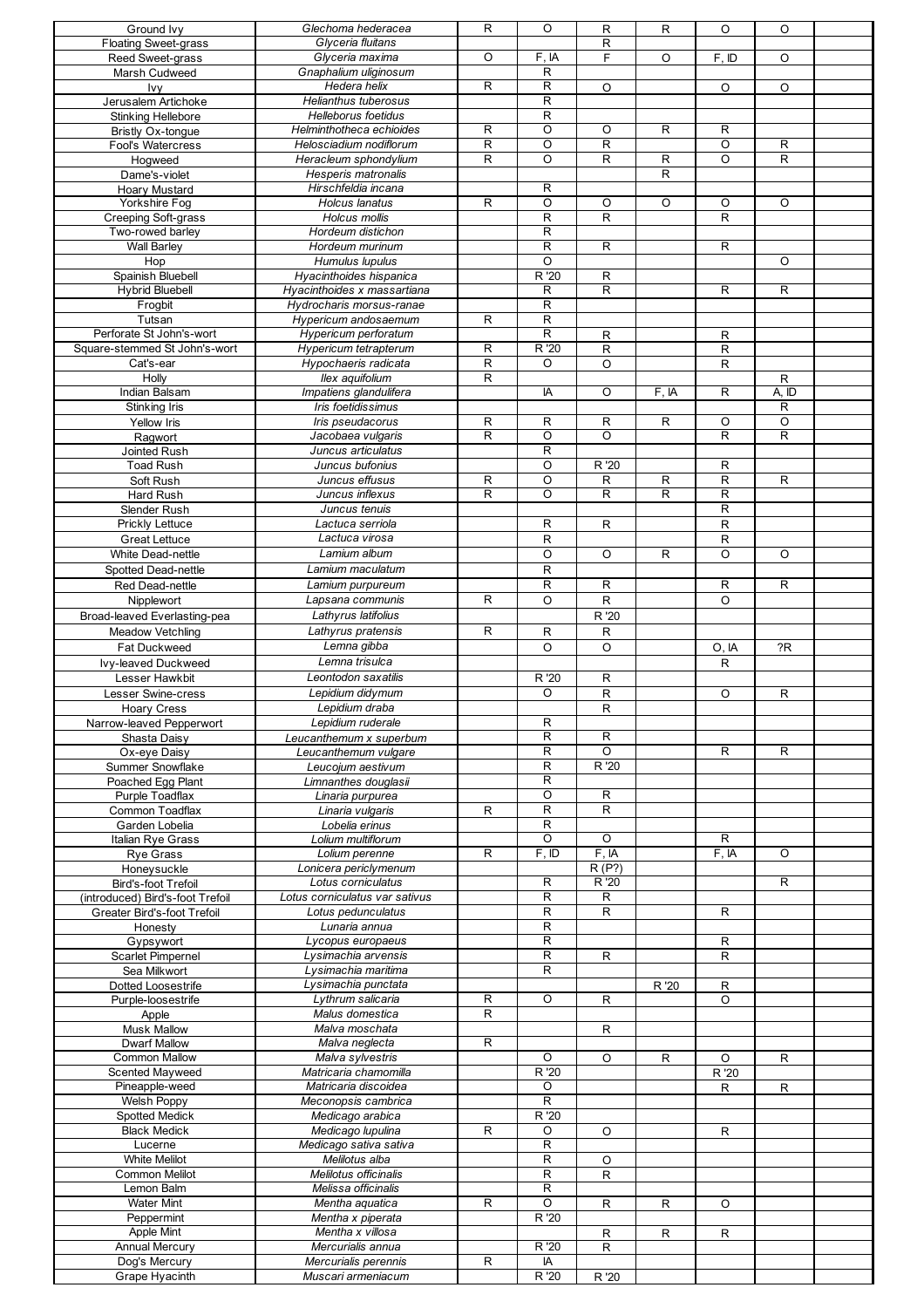| Field Forget-me-not             |                                        |                     |                         |                  |              |             |                |  |
|---------------------------------|----------------------------------------|---------------------|-------------------------|------------------|--------------|-------------|----------------|--|
|                                 | Myosotis arvensis                      |                     | R                       | $\mathsf{R}$     |              | R           |                |  |
| Changing Forget-me-not          | Myosotis discolor                      |                     |                         | R                |              |             |                |  |
|                                 |                                        |                     | R                       |                  |              |             |                |  |
| Early Forget-me-not             | Myosotis ramosissima                   |                     |                         |                  |              |             |                |  |
| Tufted Forget-me-not            | Mvosotis laxa                          |                     |                         |                  |              | R '20       |                |  |
|                                 |                                        | R                   | R                       |                  |              | $\mathsf R$ |                |  |
| Water Forget-me-not             | Myosotis scorpioides                   |                     |                         |                  |              |             |                |  |
| Wood Forget-me-not              | Myosotis sylvatica                     |                     | R                       | R                |              | R           |                |  |
| Daffodil                        | Narcissus pseudonarcissus agg          |                     | O                       | R                |              | R           |                |  |
|                                 |                                        |                     |                         |                  |              |             |                |  |
| Water-cress                     | Nasturtium officinale                  | R                   | O                       |                  | $\mathsf{R}$ | R           | $\mathsf{R}$   |  |
|                                 |                                        |                     |                         |                  |              |             |                |  |
| Yellow Water-lily               | Nuphar lutea                           |                     |                         |                  |              | R           |                |  |
| Large-flowered Evening Primrose | Oenothera glazioviana                  |                     | R                       | $\mathsf{R}$     |              |             |                |  |
|                                 |                                        |                     |                         |                  |              |             |                |  |
| ? Pink-flowered Oxalis          | Oxalis sp                              |                     |                         | $\mathsf{R}$     |              |             |                |  |
|                                 |                                        |                     |                         |                  |              |             |                |  |
| Red Goosefoot                   | Oxybasis rubra                         |                     | O                       |                  |              | R           |                |  |
| Common Poppy                    | Papaver rhoeas                         |                     | R                       | $\mathsf{R}$     |              |             |                |  |
|                                 |                                        |                     |                         |                  |              |             |                |  |
| <b>Shirley Poppy</b>            | Papaver rhoeas cv Shirley              |                     | R                       |                  |              |             |                |  |
|                                 |                                        |                     |                         |                  |              |             |                |  |
| Opium Poppy                     | Papaver somniferum                     |                     | R                       | $\mathsf{R}$     |              | R '20       |                |  |
| Green Alkanet                   | Pentaglottis sempervirens              |                     | R                       | $\overline{R}$   | R            | R           | R              |  |
|                                 | Persicaria amphibia                    | R                   | R                       | $\mathsf{R}$     |              |             | R              |  |
| Amphibious Bistort              |                                        |                     |                         |                  |              |             |                |  |
| Pale Persicaria                 | Persicaria lapathifolia                |                     | R                       | R                |              | R           |                |  |
| Redshank                        | Persicaria maculosa                    |                     | O                       | $\overline{R}$   |              | $\circ$     |                |  |
|                                 |                                        |                     |                         |                  |              |             |                |  |
| Winter Heliotrope               | Petasites fragrans                     |                     | R, IA                   | $\overline{R}$   |              |             |                |  |
| <b>Giant Butterbur</b>          | Petasites japonicus                    |                     |                         | R                |              | IA          |                |  |
|                                 |                                        |                     |                         |                  |              |             |                |  |
| Reed Canary-grass               | Phalaris arundinacea                   | R                   | F, IA                   | F                |              | R           | R              |  |
| Timothy                         | Phleum pratense                        |                     | R                       |                  |              | R           |                |  |
|                                 |                                        |                     |                         |                  |              |             |                |  |
| Common Reed                     | Phragmites australis                   | O                   | F, ID                   | A, ID            | Α            | F, ID       |                |  |
| <b>Buck's-horn Plantain</b>     | Plantago coronopus                     |                     | R                       | R                |              |             | R              |  |
|                                 |                                        |                     |                         |                  |              |             |                |  |
| <b>Ribwort Plantain</b>         | Plantago lanceolata                    | R                   | O                       | O                |              | O           | O              |  |
| <b>Greater Plantain</b>         | Plantago major                         | $\mathsf R$         | $\overline{R}$          | O                |              | O           | $\overline{R}$ |  |
|                                 |                                        |                     |                         |                  |              |             |                |  |
| <b>Annual Meadow Grass</b>      | Poa annua                              | R                   | $\circ$                 | O                |              | O           | R              |  |
| Smooth Meadow-grass             | Poa pratensis                          |                     |                         | $\mathsf{R}$     |              |             |                |  |
|                                 |                                        |                     |                         |                  |              |             |                |  |
| Rough Meadow-grass              | Poa trivialis                          |                     |                         | $\mathsf{R}$     |              |             |                |  |
| Knotgrass                       | Polygonum aviculare                    |                     | O, IA                   | O                |              | O           |                |  |
|                                 |                                        |                     | R                       |                  |              |             |                |  |
| Intermediate Polypody           | Polypodium interjectum                 |                     |                         |                  |              |             | R              |  |
| Annual Beard-grass              | Polypogon monspeliensis                |                     | R                       |                  |              | R '20       |                |  |
|                                 |                                        |                     | R                       |                  |              | R '20       |                |  |
| <b>Water Bent</b>               | Polypogon viridis                      |                     |                         |                  |              |             |                |  |
| <b>Grey Poplar</b>              | Populus x canescens                    |                     | R                       |                  |              |             |                |  |
| Aspen                           | Populus tremula                        |                     | $\overline{\mathsf{R}}$ |                  |              |             |                |  |
|                                 |                                        |                     |                         |                  |              |             |                |  |
| <b>Curled Pondweed</b>          | Potamogeton crispus                    |                     | R '20                   |                  |              | R '20       |                |  |
| <b>Broad-leaved Pondweed</b>    | Potamogeton natans                     |                     |                         |                  |              | R           |                |  |
|                                 |                                        |                     |                         |                  |              |             |                |  |
| Silverweed                      | Potentilla anserina                    |                     | O                       | R                |              | R           |                |  |
| Hoary Cinquefoil                | Potentilla argentea                    |                     | R                       |                  |              |             |                |  |
|                                 |                                        |                     |                         |                  |              |             |                |  |
| <b>Creeping Cinquefoil</b>      | Potentilla reptans                     |                     | O                       | O                |              |             |                |  |
| <b>Barren Strawberry</b>        | Potentilla sterilis                    | R                   |                         |                  |              |             |                |  |
| False Oxlip                     | Primula x polyantha                    |                     |                         | $\mathsf{R}$     |              |             |                |  |
|                                 |                                        |                     |                         |                  |              |             |                |  |
| Cowslip                         | Primula veris                          |                     |                         | R '20            |              |             |                |  |
|                                 |                                        |                     |                         |                  |              |             |                |  |
|                                 |                                        |                     |                         |                  |              |             |                |  |
| Primrose                        | Primula vulgaris                       |                     | R                       | R                |              |             |                |  |
|                                 | Prunella vulgaris                      |                     | $\circ$                 | O                |              |             |                |  |
| Self-heal                       |                                        |                     |                         |                  |              |             |                |  |
| Wild Cherry                     | Prunus avium                           |                     |                         | R                |              |             |                |  |
| Cherry Plum                     | Prunus cerasifera                      |                     | R                       |                  |              |             |                |  |
|                                 |                                        |                     |                         |                  |              |             |                |  |
| Wild Plum                       | Prunus domestica                       |                     | R                       |                  |              |             |                |  |
| Blackthorn                      | Prunus spinosa                         | R                   | R                       | O                |              | R           | R              |  |
|                                 |                                        |                     |                         |                  |              |             |                |  |
| <b>Bracken</b>                  | Pteridium aquilinum                    |                     | O                       | O                |              |             |                |  |
| Common Fleabane                 | Pulicaria dysenterica                  | R                   | O                       | R                |              | R           |                |  |
|                                 |                                        |                     |                         |                  |              |             |                |  |
| Pedunculate Oak                 | Quercus robur                          | R                   |                         | R                |              | R           |                |  |
| <b>Meadow Buttercup</b>         | Ranunculus acris                       |                     |                         | R                |              | R           |                |  |
|                                 |                                        |                     |                         |                  |              |             |                |  |
| <b>Creeping Buttercup</b>       | Ranunculus repens                      | R                   | O                       | O                |              | O           |                |  |
| Celery-leaved Buttercup         | Ranunculus sceleratus                  |                     | $\overline{\mathsf{R}}$ | R                | R            | R           |                |  |
| Wild Radish                     | Raphanus raphanastrum                  |                     | O                       |                  |              |             |                |  |
|                                 |                                        |                     |                         | R                |              |             |                |  |
| <b>Bastard Cabbage</b>          | Rapistrum rugosum                      |                     | R                       |                  |              | R '20       |                |  |
| <b>Wild Mignonette</b>          | Reseda lutea                           |                     | R                       |                  |              |             |                |  |
|                                 |                                        |                     |                         |                  |              |             |                |  |
| Weld                            | Reseda luteola                         |                     | O                       | O                |              | R           |                |  |
| Red Currant                     | Ribes rubrum                           |                     |                         |                  |              |             | O              |  |
|                                 |                                        |                     |                         |                  |              |             |                |  |
| <b>Flowering Currant</b>        | Ribes sanguineum                       |                     | R                       | $\overline{R}$   |              |             |                |  |
| Gooseberry                      | Ribes uva-ursi                         |                     |                         |                  |              |             | R              |  |
|                                 |                                        |                     |                         | $\overline{R}$   |              | R '20       |                |  |
| Marsh Yellow-cress              | Rorippa palustris                      |                     |                         |                  |              |             |                |  |
| <b>Creeping Yellow-cress</b>    | Rorippa sylvestris                     |                     |                         |                  |              | R           |                |  |
| Dog Rose                        | Rosa canina                            | R                   | O                       | R                | $\mathsf{R}$ | R           | $\mathsf{R}$   |  |
|                                 |                                        |                     |                         |                  |              |             |                |  |
| Himalayan Blackberry            | Rubus armeniacus                       |                     |                         | R                |              |             |                |  |
| White-stemmed Bramble           | Rubus cockburnianus                    |                     | R                       |                  |              |             |                |  |
|                                 |                                        |                     |                         |                  |              |             |                |  |
| Raspberry                       | Rubus idaeus                           |                     |                         | R                |              |             | R              |  |
| Blackberry                      | Rubus fruticosus agg.                  | F                   | O                       | O                | $\mathsf{R}$ | O           | O              |  |
|                                 |                                        | R                   |                         |                  |              |             |                |  |
| Elm-leaved Blackberry           | Rubus ulmifolius tbc                   |                     |                         |                  |              | R           |                |  |
| Sheep's Sorrel                  | Rumex acetosella                       |                     | R                       |                  |              |             |                |  |
| <b>Clustered Dock</b>           | Rumex conglomeratus                    | R                   | R                       | R                |              | R           |                |  |
|                                 |                                        |                     |                         |                  |              |             |                |  |
| <b>Curled Dock</b>              | Rumex crispus                          |                     | O                       | O                |              | ${\sf R}$   |                |  |
| <b>Great Water Dock</b>         | Rumex hydrolapathum                    |                     | R                       |                  |              |             |                |  |
|                                 |                                        |                     |                         |                  |              |             |                |  |
| Broad-leaved Dock               | Rumex obtusifolius                     | R                   | F                       | F                | O            | F           | R              |  |
| <b>Wood Dock</b>                | Rumex sanguineus                       |                     | R                       |                  |              | R           |                |  |
|                                 |                                        |                     |                         |                  |              |             |                |  |
| <b>Procumbent Pearlwort</b>     | Sagina procumbens                      |                     | R                       | R                |              |             |                |  |
| <b>White Willow</b>             | Salix alba                             | R                   | O                       |                  |              |             |                |  |
|                                 |                                        |                     |                         |                  |              |             |                |  |
| <b>Goat Willow</b>              | Salix caprea                           | R                   | R                       | O                |              | R           |                |  |
| <b>Grey Willow</b>              | Salix cinerea                          | R                   | O                       | O, IA            |              | O           | O              |  |
|                                 |                                        |                     |                         |                  |              |             |                |  |
| <b>Hybrid Crack Willow</b>      | Salix x fragilis                       | R                   | $\mathsf R$             |                  |              |             | R              |  |
| <b>Broad-leaved Osier</b>       | Salix x smithiana (S.vim. x S. caprea) |                     | R '20                   |                  |              |             |                |  |
| Osier                           | Salix viminalis                        |                     | O                       |                  |              |             |                |  |
| Elder                           | Sambucus nigra                         | R<br>$\overline{R}$ | $\overline{R}$          | O<br>$\mathsf R$ | R            | R<br>R      | R              |  |